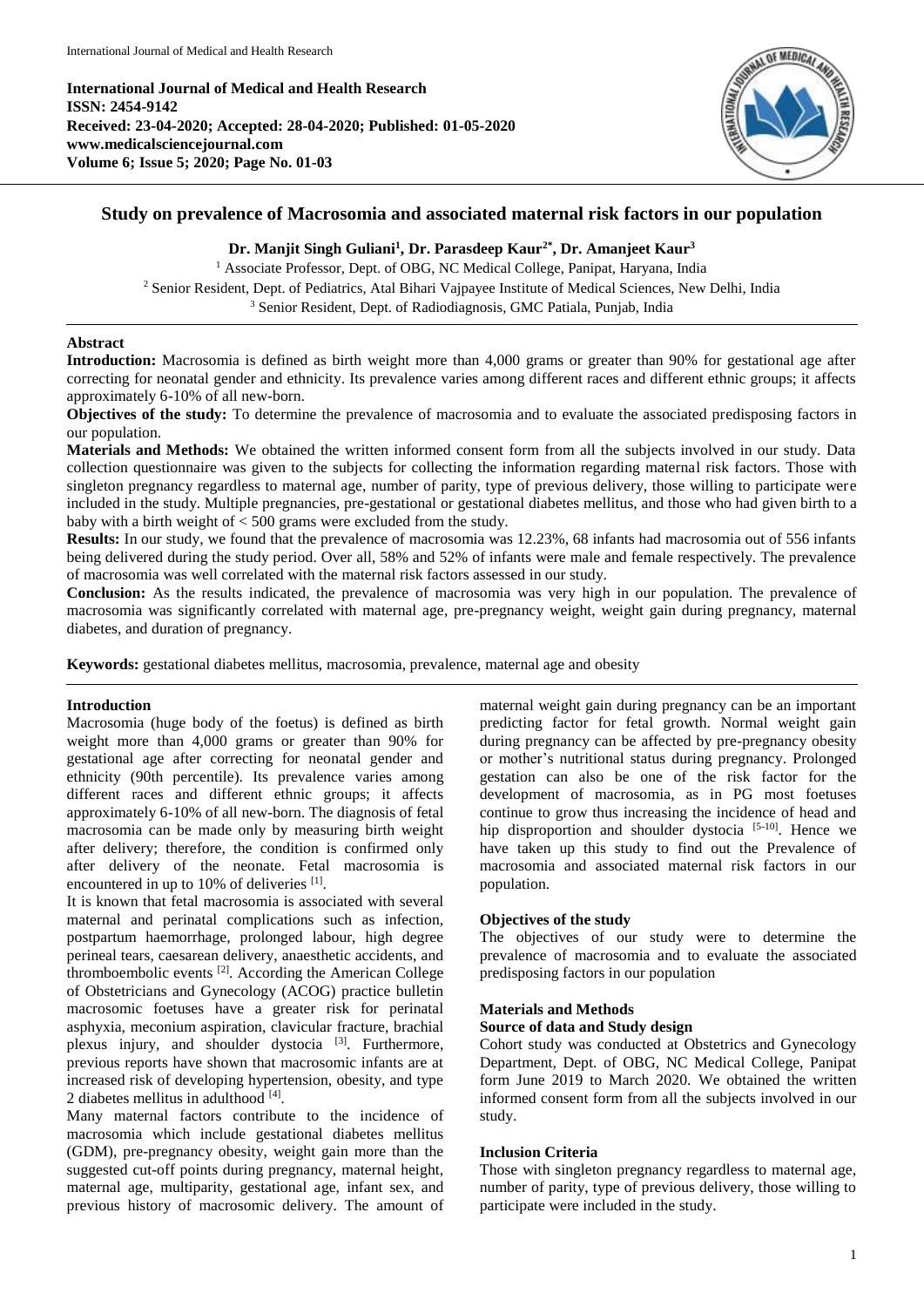## **Exclusion Criteria**

Multiple pregnancies, pre-gestational or gestational diabetes mellitus, and those who had given birth to a baby with a birth weight of < 500 grams were excluded from the study.

### **Data collection**

Data was collected from the case files or directly by the questionnaire of these subjects participated in the study regarding maternal age, pre-pregnancy weight, gestational weight before delivery, maternal height, prior history of GDM, parity, gestational age, mother's history of macrosomic birth, mother's occupational status, and infant sex. Body mass index (BMI) was defined as the mass in kilograms divided by the square of the body height in meters  $(kg/m<sup>2</sup>)$  and classified as per WHO. GDM was diagnosed as per Carpenter and Coustan criteria<sup>[11, 12]</sup>.

#### **Antenatal Assessment of Gestational Age**

If menstrual cycles were regular and abdominal examination findings correlated, then the last menstrual period (LMP) was taken as the best estimate of gestational age. If menstrual cycles were irregular or the LMP was unknown, a scan at the first antenatal visit for women in their first and second trimesters was performed, and the gestational age by ultrasound scan was recorded. Hadlock's formula was used for the estimation of gestational age. CRL measurement was used up to 13 weeks of gestation. From 14 weeks gestation onward, the average of the biparietal diameter (BPD), head circumference (HC), femur length (FL), and abdominal circumference (AC) measurements was used.

### **Large for Gestational Age**

For each gestational week of pregnancy, the 90th percentile of the birth weight was calculated. Babies whose birth weight was more than the 90th percentile of the cut-off values specific for gestational ages based on all deliveries that met inclusion criteria, were categorized as LGA.

Only deliveries that occurred between 28 and 42 weeks of pregnancy were considered in this study.

#### **Measurements**

The outcomes measurements were maternal characteristics and medical history delivery details and maternal and perinatal morbidity data were observed.

#### **Statistical Analysis**

Data analysis was performed by SPSS version 16. Correlations between the prevalence of macrosomia and variables such as maternal age, height, occupational status, gestational age, history of macrosomic birth, pre-pregnancy body mass index (BMI), and parity were evaluated by multivariate logistic regression.

### **Results**

We included 556 mothers admitted to our hospital in our unit during the study period. In our study, we found that the prevalence of macrosomia was 12.23%, 68 infants had macrosomia out of 556 infants being delivered during the study period. Over all, 58% and 52% of infants were male and female respectively. All the maternal risk factors were evaluated and correlated with the prevalence of macrosomia. Maternal age was evaluated: we found that the prevalence of macrosomia was (47%) in mothers aged 35 years. Family history was evaluated: we found prevalence of 23.5% in subjects with family history of macrsomia. Past History was evaluated: we found prevalence of 26.4 % in subjects with previous history of macrsomia. BMI was evaluated: we found that macrosomia was highly prevalent 45.5% in subjects with BMI $>$ 30 kg/m<sup>2</sup>. Subjects diagnosed with Gestational Diabetes had macrosomic new-born with incidence of 42.6%, signifying that the GDM is a high-risk factor for macrosomia. Multiparity was evaluated: we found prevalence of 80.8 % in subjects with multiparity.

**Table 1:** Shows the maternal risk factors among the Subjects Studied (no  $= 400$ )

|                                 | <b>Macrosomia</b> | Percentage |
|---------------------------------|-------------------|------------|
|                                 | (no)              | (%)        |
| Maternal Age $>35$ years (n=38) | 32                | 47%        |
| Family History (n=23)<br>2.     | 16                | 23.5%      |
| Past History (n=24)<br>3.       | 18                | 26.4%      |
| Obesity $(n=41)$<br>4.          | 31                | 45.5%      |
| Diabetes $(n=36)$               | 29                | 42.6%      |
| Multiparity $(n=72)$<br>6.      | 55                | 80.8%      |

#### **Discussion**

In our study, we found that the overall prevalence of macrosomia was 12.23%, 68 infants had macrosomia out of 556 infants being delivered during the study period. Over all, 58% and 52% of infants were male and female respectively. The prevalence of macrosomia was high in maternal age >35 years, family history and previous history of macrosomia, obesity, diabetes, and multiparity. All these maternal risk factors were well correlated with the prevalence of macrosomia. The studies conducted by Gharibzadeh *et al*., the showed the prevalence of macrosomia was estimated at 6.1% in Tehran, Iran. Also, the risk of macrosomia increased with maternal age, prior history of diabetes in mothers, maternal obesity, multiparity, and PG <sup>[13]</sup>. Fakhri showed that macrosomia can be categorized into two groups: 4000-4499 g and 4500 g or more. In 1998, Fakhri showed that the prevalence of macrosomia in 4000-4499 g group is 5.1%, while its prevalence in the 4500 g group is 1.1%. [14] Metzger *et al*. performed a study on 23,000 pregnant women In the United States. They showed that the incidence of macrosomia is about 13.6% among obese mothers and 20.2% among diabetic and obese mothers. Moreover, as a previous study indicated, a 25% increase in pre-pregnancy BMI is a very important predisposing factor for macrosomia; in fact, the incidence of macrosomia in cases with high BMI is 200 times more than others [15, 16]. Diabetes and macrosomia: Maternal insulin is known to be the primary hormone responsible for intrauterine foetal growth. During pregnancy, irregularity of maternal postprandial blood glucose levels and excessive insulin secretion, especially in the second- and third-trimester can cause foetal macrosomia. A systematic review by Falavigne *et al*. reported that treatment of gestational diabetes mellitus (GDM) was effective in reducing the rates of macrosomia, preeclampsia, and shoulder dystocia. Therefore, the risk of foetal macrosomia should be considered during prenatal care for pregnant women with pre-gestational diabetes mellitus or GDM [17, 18].

#### **Conclusion**

The prevalence of macrosomia was very high in our population. The prevalence of macrosomia was significantly